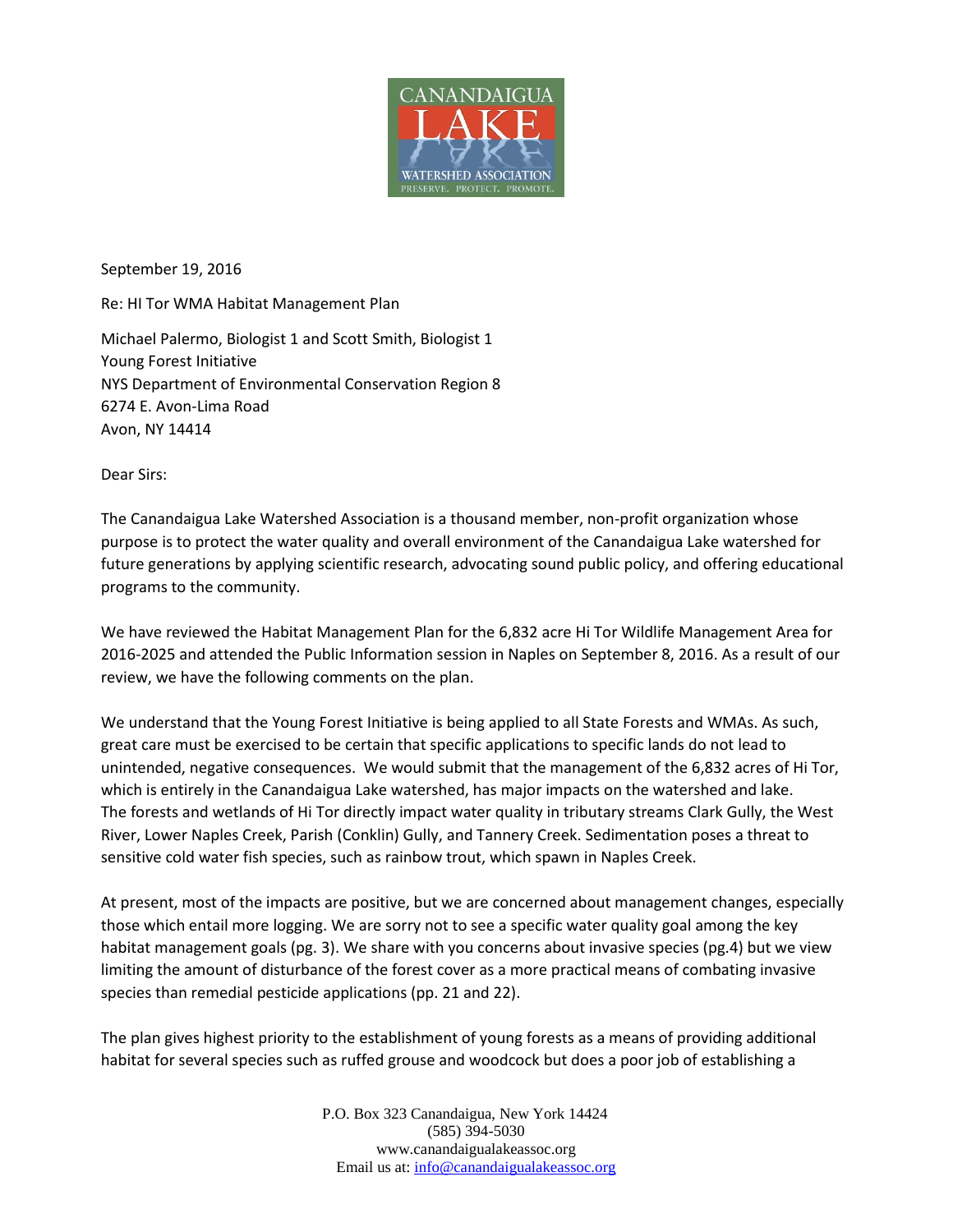context for this action in the privately managed forests surrounding Hi Tor. We observe sufficient abandonment of farmland and logging of private forests in the area to provide habitat for these species. As far as we understand your plans for management of wetlands within Hi Tor (pp. 30-32), we are generally in agreement with them. Potential changes in the routing of runoff from the West River and Naples Creek through these wetlands owned by New York State, the Finger Lakes Land Trust and The Nature Conservancy could enhance their function to clean water. We are aware of similar proposals to enhance wetlands at the south ends of Owasco and Honeoye Lakes so as to improve water quality in those lakes. Fully a third of the drainage to Canandaigua Lake enters through Naples Creek/West River. Though we will need to see details of this proposal, we would generally be in favor.

Under Forest Management Objectives (pg. 11) we want to draw your attention to items 1-3. We are concerned about the means of establishing and maintaining the young forests category. Again, though young forest may currently be limited in Hi Tor, it is certainly present on adjacent private lands. On item 2, when you state that "mature forest is abundant on the WMA," we are aware that there may be differences of opinion as to what constitutes a "mature forest." We see on pg.12, the statement that "many forest stands at Hi Tor…have reached maturity and are declining in productivity," and presume you are only crediting productivity of wood. Mature forests produce more than wood. On balance, CLWA favors the retention of more mature forests in Hi Tor WMA. Our reason for this is that timber prices will fluctuate, private property ownership will change, and typical forest management practices will change, but we see a future that will include a continuing need for high quality drinking water and increasing interest in outdoor recreation that may favor more mature forests. On item 3, we are in agreement with you about the need to retain as much oak/hickory forest as possible in Hi Tor, but it is our opinion that the principal obstacle to this goal is the high whitetail deer population of the area. Existing oak/hickory forests of Hi Tor developed at a time (90-110 years ago) when whitetailed deer were absent from the forest. Oak/hickory forests won't regenerate in Hi Tor unless deer populations are lowered or they are excluded from certain stands (pg. 22).

The 4,534 acres of forests in Hi Tor have been mapped and described in considerable detail. However, missing in this document is any consideration of slopes. This lack of information on slopes concerns us greatly, since we have been focused in recent years on protection of the steep slopes of the watershed. The Towns of Middlesex and South Bristol have enacted laws regulating, and restricting, the development of steep slopes (over 15%). The *2014 Comprehensive Update of the Canandaigua Lake Watershed Management Plan* as reviewed and approved by the NYS Department of State recommends "improved regulatory protection for steep slopes… and wetlands…to protect steep slopes and water courses" (pg. 60). We strongly feel that timber harvest plans should contain information about slopes and recognition that harvests on steep slopes will require greater attention to erosion-control features.

On pg. 15, two harvests in 2015 were described. We favor the thinning (with or without harvest) of plantations of softwoods to allow regeneration of hardwoods. But we have viewed the 66 acre cut and found the sheer amount of mud, rutting, and trampled vegetation to be of concern. Bulldozers and heavy equipment operating in the forest remove more than trees; the protective duff is also impacted. We expect heavy soil losses from this cut over a period of years until vegetative growth is re-established. Studies we have seen of current timber harvest practices in experimental forests of the Northeast bears out this conclusion. The *2014 Comprehensive Update of the Canandaigua Lake Watershed Plan* contains a Forestry section (pg. 111) that details measures to "minimize soil erosion from timber harvest operations" and "encourage active partnerships between municipalities and forestry professionals."

> P.O. Box 323 Canandaigua, New York 14424 (585) 394-5030 www.canandaigualakeassoc.org Email us at: [info@canandaigualakeassoc.org](mailto:info@canandaigualakeassoc.org)